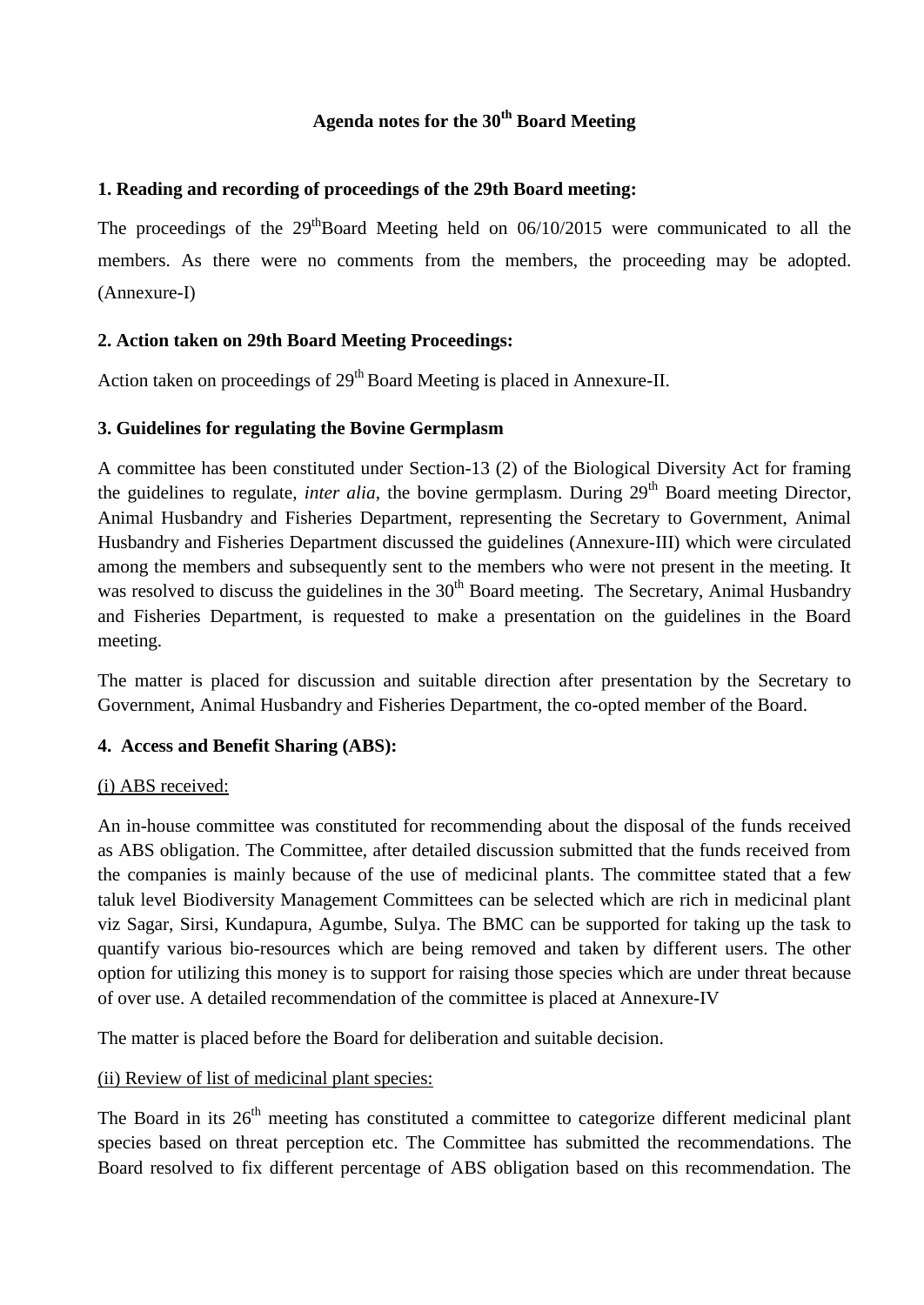companies have given information in Form-I. Some of the species which are not included in the list of species recommended by the committee is found in Form-1 submitted during current year. Further, FRLHT has indicated 82 species of important medicinal plants which needs special conservation effort in the State (Annexure-V). In view of these facts the list approved during  $27<sup>th</sup>$ Board meeting needs to be reviewed (Annexure-VI).

The matter is placed before the Board for deliberation and suitable decision.

### (iii) Proforma for submitting ABS obligation based on ex-factory sale:

As per the guidelines on Access to biological resources and associated knowledge and benefits sharing regulations, 2014, issued by MoEF&CC, there are two options for calculating the ABS obligation. One option (3-5%) is on the purchase price of each bio-resources and the other one is based on ex-factory sale (0.1 to 0.5%). The Form-A prescribed by the guidelines is more suitable for the companies using first option. There is no prescribed format for the ABS obligation based on exfactory sales. As a result, the information provided by the companies is not in a uniform manner. A simple proforma (Annexure-VII) can be adopted for this purpose.

The matter is placed before the Board for deliberation and suitable decision.

## **5. Intellectual Property Rights (IPR):**

The foreign entities, when they access biological resources for research (Section-3 & Section-4 of Biological Diversity Act, 2002) or for application for an Intellectual Property Right (IPR) for any invention based on any research or information on Biological resources obtained from India (Section-6 of Biological Diversity Act, 2002), need to take prior approval of the National Biodiversity Authority before making such access or submitting application before NBA for IPR.

As provided in Section-41(2) of the Biological Diversity Act, 2002, the National Biodiversity Authority sends to the State Biodiversity Boards to ascertain the consent or otherwise of the BMC concerned i.e., the jurisdictional BMC from where the bio-resources is accessed. Such letters are forwarded to the BMCs for their opinion. Since, the BMCs are still in formative stage of understanding the nuances of the Act and the management of bio-resources, the reply from the BMCs are seldom received. However, the National Biodiversity Authority gives just 30 days for getting the reply. In view of these facts, it becomes difficult to send reply to NBA. A Committee (Annexure-VIII) chaired by Mrs. Meenakshi Negi, Addl. Principal Chief Conservator of Forests, Working Plan, who was serving as CEO, NMPB until recently, and including Dr. M.A. Shankar, Former Director of Research, UAS-Bangalore, Dr. Utpal Nath, Assistant Professor, Dept. of Microbiology and Cell Biology, Indian Institute of Science, is constituted to look into these issues when the reply from BMC is not forthcoming. Before this committee, the conditional reply used to be sent in absence of acceptance or otherwise by the concerned BMC (Annexure IX). The Board may authorize the Member Secretary, Karnataka Biodiversity Board, to forward the recommendations of the aforesaid Committee to the National Biodiversity Authority for such references.

The matter is placed before the Board for deliberation and suitable decision.